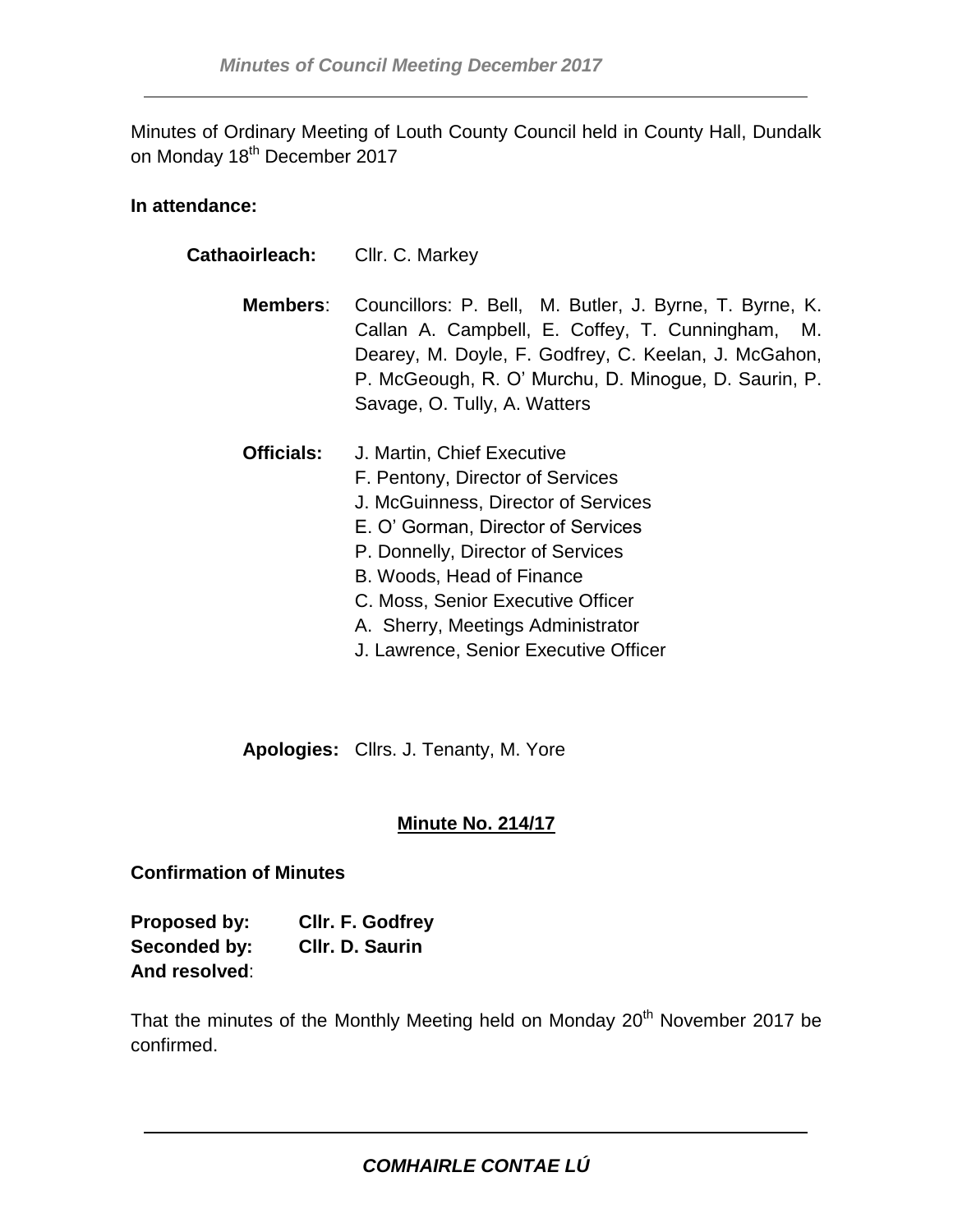# **Minute No. 215/17**

## **Matters arising**

It was pointed out that congratulations were also extended to Conal Duffy on his success at Fleadh Cheoil na hEiréann at the last monthly council meeting

# **Minute No. 216/17**

# **Confirmation of Budget Meeting Minutes – 20th & 30th November 2017**

| Proposed by:  | Cllr. F. Godfrey |
|---------------|------------------|
| Seconded by:  | Cllr. D. Saurin  |
| And resolved: |                  |

That the minutes of the Budget Meetings held on Monday  $20<sup>th</sup>$  November & Thursday 30<sup>th</sup> 2017 be confirmed.

# **Minute No. 217/17**

## **Minutes for noting**

The following minutes were noted by the members.

Corporate Policy Group 9th November 2017

Borough District of Drogheda 6th November 2017

Municipal District of Dundalk 7th November 2017

Municipal District of Ardee 2nd November 2017

Housing, Community Planning & Emergency Services SPC 11th September 2017

Local Community Development Committee (LCDC) 13th November 2017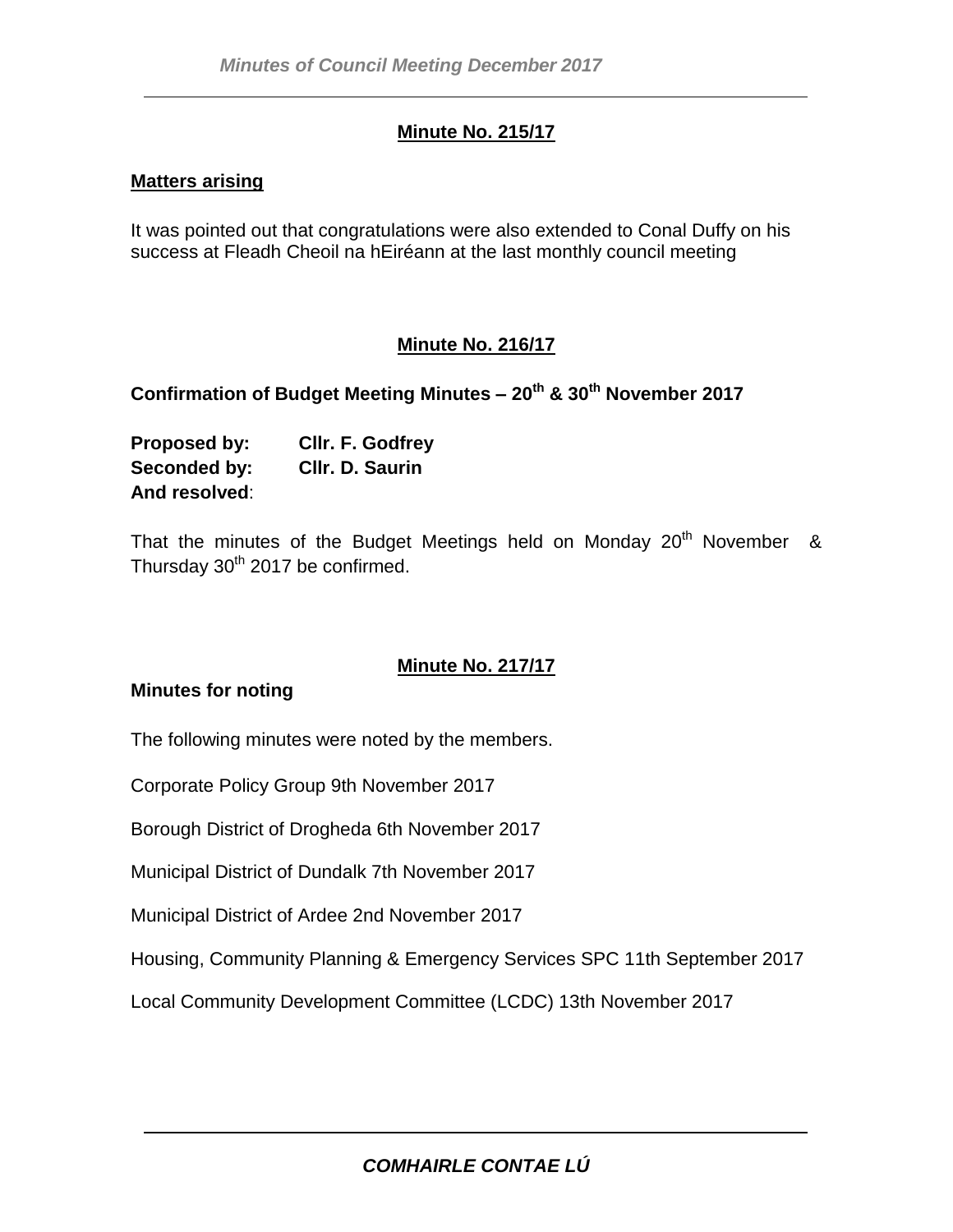## **Minute No. 218/17**

#### **Report on CPG Meeting**

The Cathaoirleach reported that the meeting of the CPG was held Thursday  $7<sup>th</sup>$ December 2017 and that the minutes of the meeting of  $9<sup>th</sup>$  November were approved. The draft agenda for the December meeting was considered and agreed and the list of Conference & Events were considered and a recommendation made. The Councillors Community Grants (36) were noted and approved. It was also agreed to provide a draft terms of reference to the meeting of the party whips prior to the Council meeting in relation to the Committee being established to address improving the interaction between officials and the members.

## **Minute No. 219/17**

#### **Monthly Management Report**

Members considered the Management Report dated  $7<sup>th</sup>$  December 2017. Queries in regard to the report were addressed by the Chief Executive, Members of the Management Team, and Senior Staff. Issues addressed included

Concern was raised at homelessness in the county and members were asked to encourage any homeless people they are aware of to contact the Council's homeless services. The need for HSE outreach services to be adequately resources was also raised.

It was agreed to circulate members with details of the timeline from the announcement of the town and village renewal scheme to formal notification from the department and the Council's engagement with local groups.

Figures in relation to the Council's tenant purchase scheme were requested It was pointed out that a more structured approach to the monthly report could

result in a more focused discussion of the various issues.

## **Minute No. 220/17**

**Section 183 Notice - Disposal of Land & Dwelling at No. 1, Park One, Muirhevnamor, Dundalk.**

**Proposed by: Cllr. R. O' Murchu Seconded by: Cllr. E. Coffey And resolved:**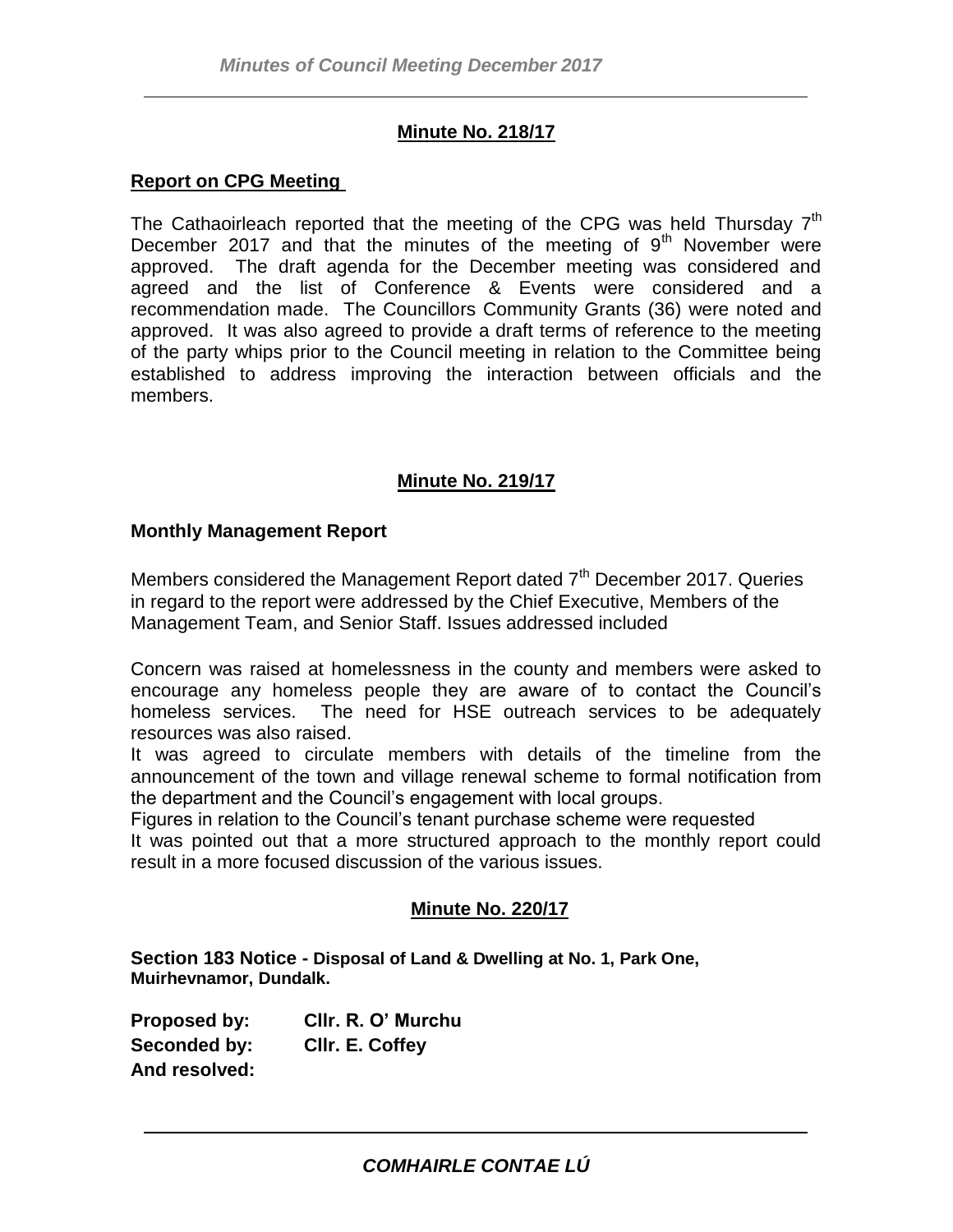That having considered the notice on the matter dated 1<sup>st</sup> December 2017 to confirm the Disposal of Plot of Land & Dwelling at No. 1 Park One, Muirhevnamor, Dundalk to Ait na nDaoine Cuideachta Faoi Theorainn Rathaiochta.

# **Minute No. 221/17**

**Section 183 Notice - Disposal of properties as listed below by way of Lease:-.**

- **1***. 2 Beauparc, The Loakers, Blackrock, Co. Louth*
- *2. 86 Ascal a hAon, Yellowbatter, Drogheda, Co Louth*
- *3. 42 Marian Park, Drogheda, Co Louth*
- *4. 4 Jocelyn Court, Dundalk, Co Louth*
- *5. 325 Ashbrook, Dundalk Co Louth*
- *6. 17 Hazel Close, Bay Estate, Dundalk, Co Louth*
- **7.** *100A Barrack Street, Dundalk, Co Louth.*

| Proposed by:  | Cllr. M. Dearey |
|---------------|-----------------|
| Seconded by:  | CIIr. E. Coffey |
| And resolved: |                 |

That having considered the notice on the matter dated 21<sup>st</sup> November 2017 to confirm the disposal of lands as listed, by way of 5 year term of lease to Dundalk Simon Community.

The Director of Housing pointed out that the CPG had recommended a break clause be included in the lease to allow for the dwellings to be taken into housing stock if they were no longer needed by Dundalk Simon. This was agreed by the members.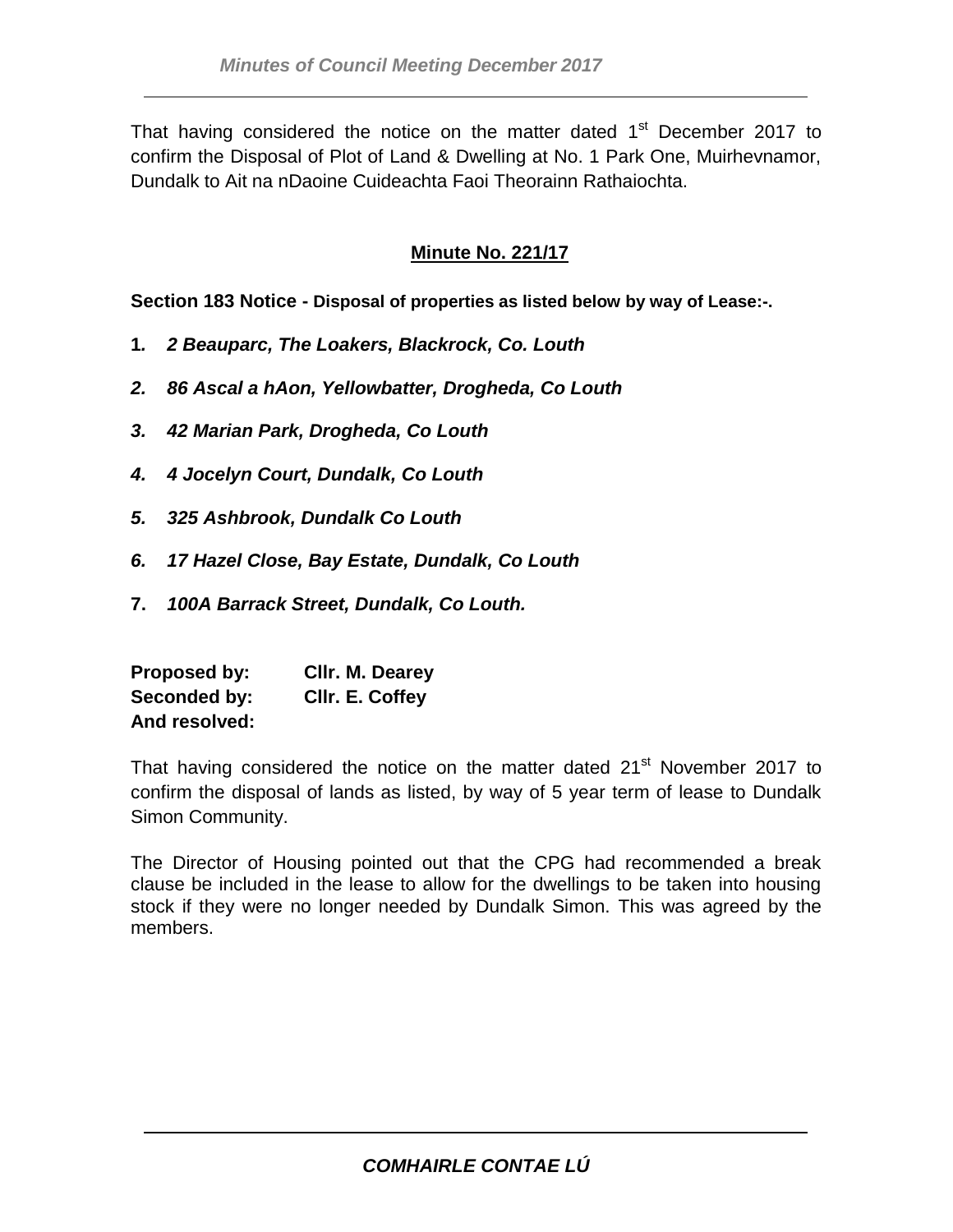## **Minute No. 222/17**

**Expenses & Allowances Local Authority Members - A new allowance has been created for members of Municipal Districts and Area Committees worth €1,000 per annum (or €500 for 2017)** 

| Proposed by:  | Cllr. O. Tully          |
|---------------|-------------------------|
| Seconded by:  | <b>CIIr. F. Godfrey</b> |
| And resolved: |                         |

To approve Expenses and Allowances as contained in the circulars LG07/2017 & LG08/2017 included with the agenda

## **Minute No. 223/17**

**Nomination of one member to the Board of Creative Spark – Vacancy due to the resignation of Cllr. J. Green**

| Proposed by:  | CIIr. J. Byrne  |
|---------------|-----------------|
| Seconded by:  | CIIr. D. Saurin |
| And resolved: |                 |

To approve the nomination of Cllr. Anne Campbell to the Board of Creative Spark

## **Minute No. 224/17**

#### **Louth Economic Forum – Education & Training Plan**

The Chair of Louth Economic Forum, Martin Cronin gave a verbal presentation in relation to the Training and Education Plan and answered queries raised by the members.

The Plan was noted by the members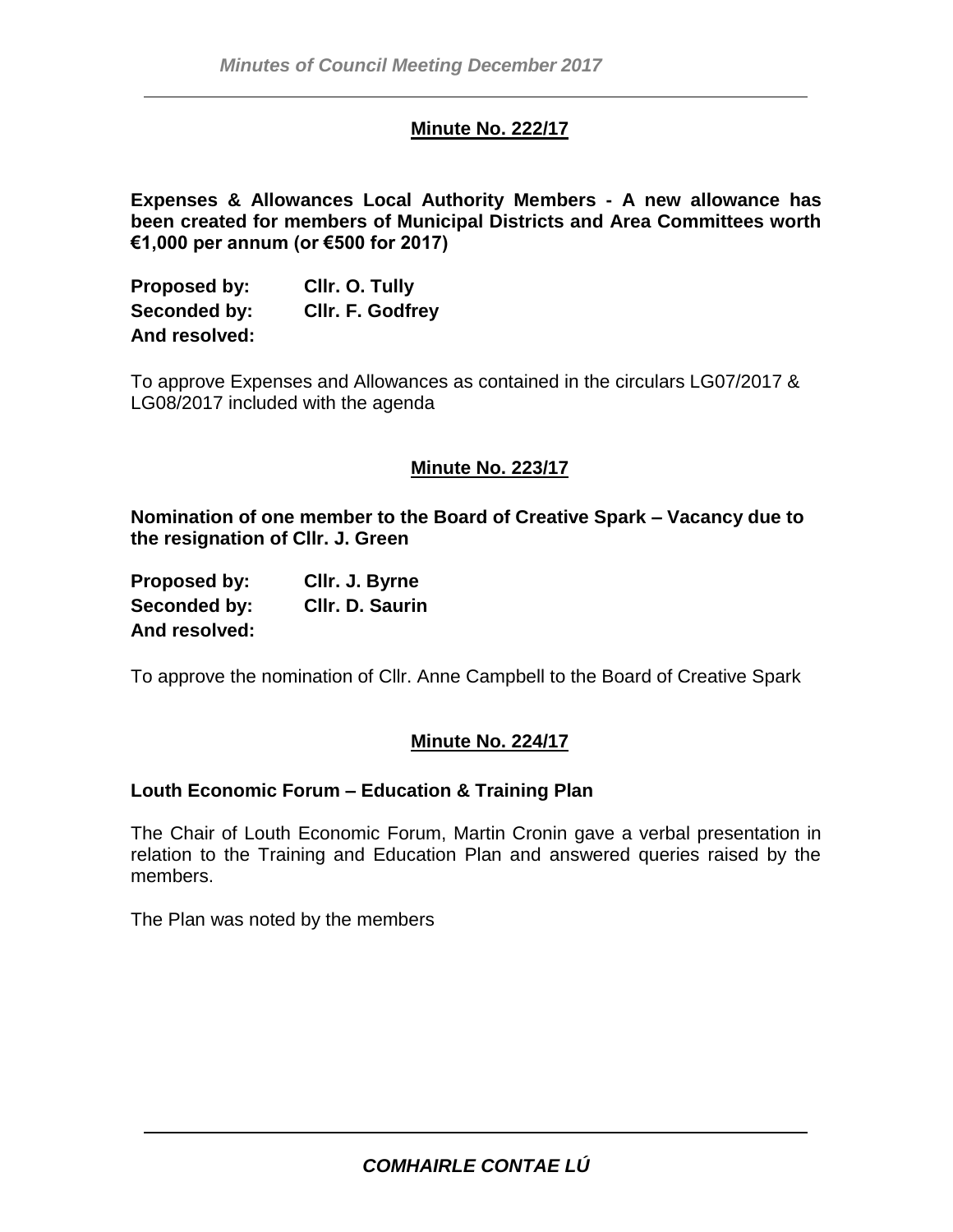### **Minute No. 225/17**

**Membership of Local Traveller Accommodation Consultative Committee - Proposal to nominate Ms. Jillann Harper to this committee**

| Proposed by:  | Cllr. M. Dearey        |
|---------------|------------------------|
| Seconded by:  | <b>CIIr. M. Butler</b> |
| And resolved: |                        |

To approve the nomination of Ms. Jillann Harper to the Local Traveller Accommodation Consultative Committee

## **Minute No. 226/17**

**Allocation of Community Grants - November 2017**

| Proposed by:  | CIIr. M. Butler |
|---------------|-----------------|
| Seconded by:  | CIIr. E. Coffey |
| And resolved: |                 |

To approve Members Community Grant Allocations (No. 37) as listed on the report circulated with the agenda

#### **Minute No. 227/17**

**Establishment of Council Sub-committee**

| Proposed by:  | CIIr. E. Coffey |
|---------------|-----------------|
| Seconded by:  | CIIr. M. Butler |
| And resolved: |                 |

To approve the draft terms of reference and standing orders which were circulated to the members. A query was raised in relation to whether or not substitutes could be nominated if a member of the committee was unable to attend and the Cathaoirleach emphasised the need for continuity in the interests of progressing the work of the committee.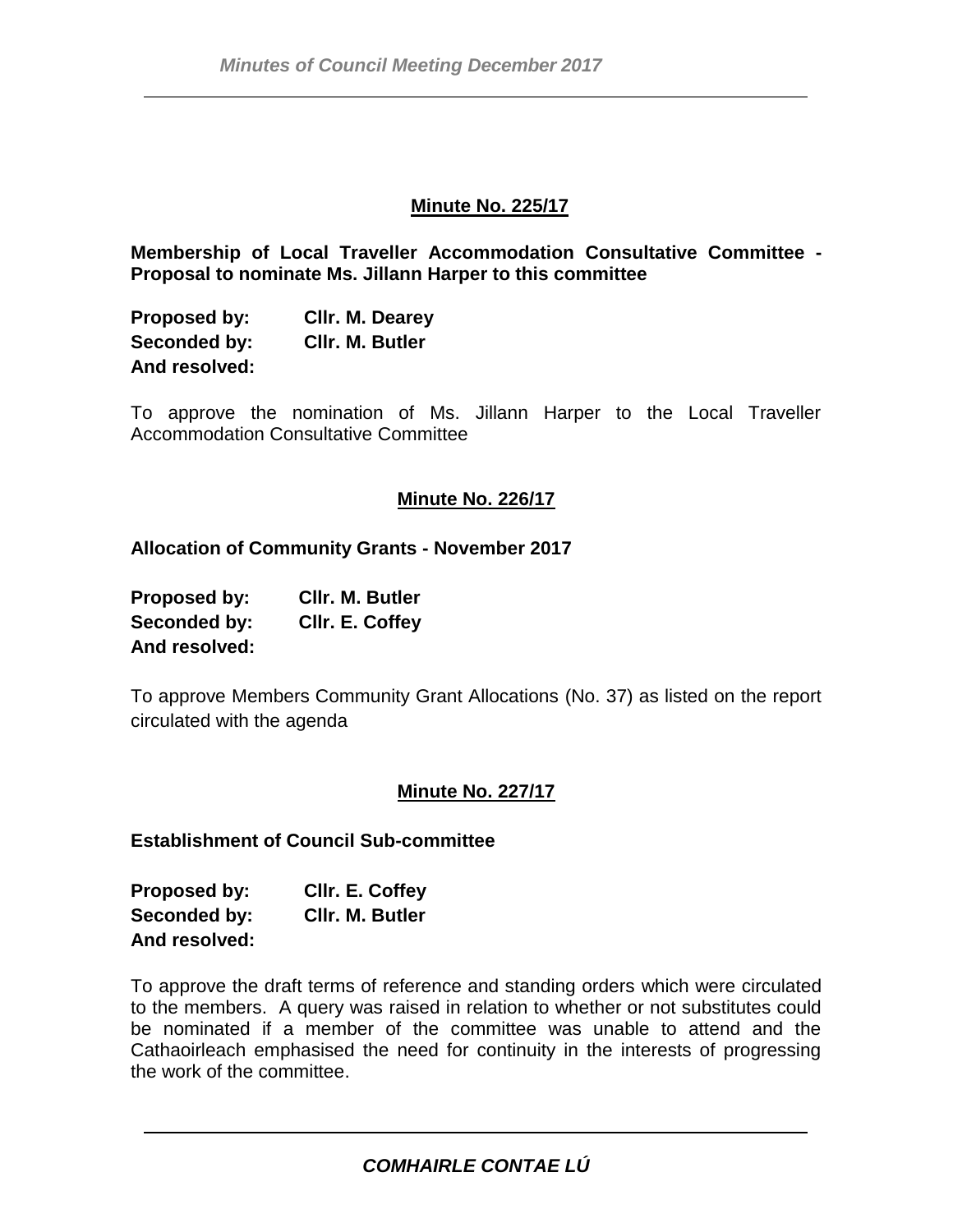## **Minute No. 228/17**

## **Conferences and Events**

**Proposed by: Cllr. M. Butler Seconded by: Cllr. E. Coffey And resolved:**

To approve attendance of members recorded in the Conference & Events Register at such Conferences and Events listed within the agenda & endorsed by the Corporate Policy Group on 7<sup>th</sup> December 2017

## **Minute No.229/17**

**Notice of Motion**

| <b>Proposed by:</b> | Cllr. D. Saurin         |
|---------------------|-------------------------|
| Seconded by:        | <b>CIIr. A. Watters</b> |

That Louth County Council engage in a publicity campaign to increase the public awareness of the availability of Local Authority Mortgages and the necessary criteria required"

# **Reply:**

*Louth County Council currently provide Housing Loans to qualified applicants, the details of which are available at [www.louthcoco.ie/en/Services/Housing/Housing-Loans/.](http://www.louthcoco.ie/en/services/housing/housing-loans/) The Council will look to further advertise through twitter and the next housing newsletter.*

**Motion was noted by the Members**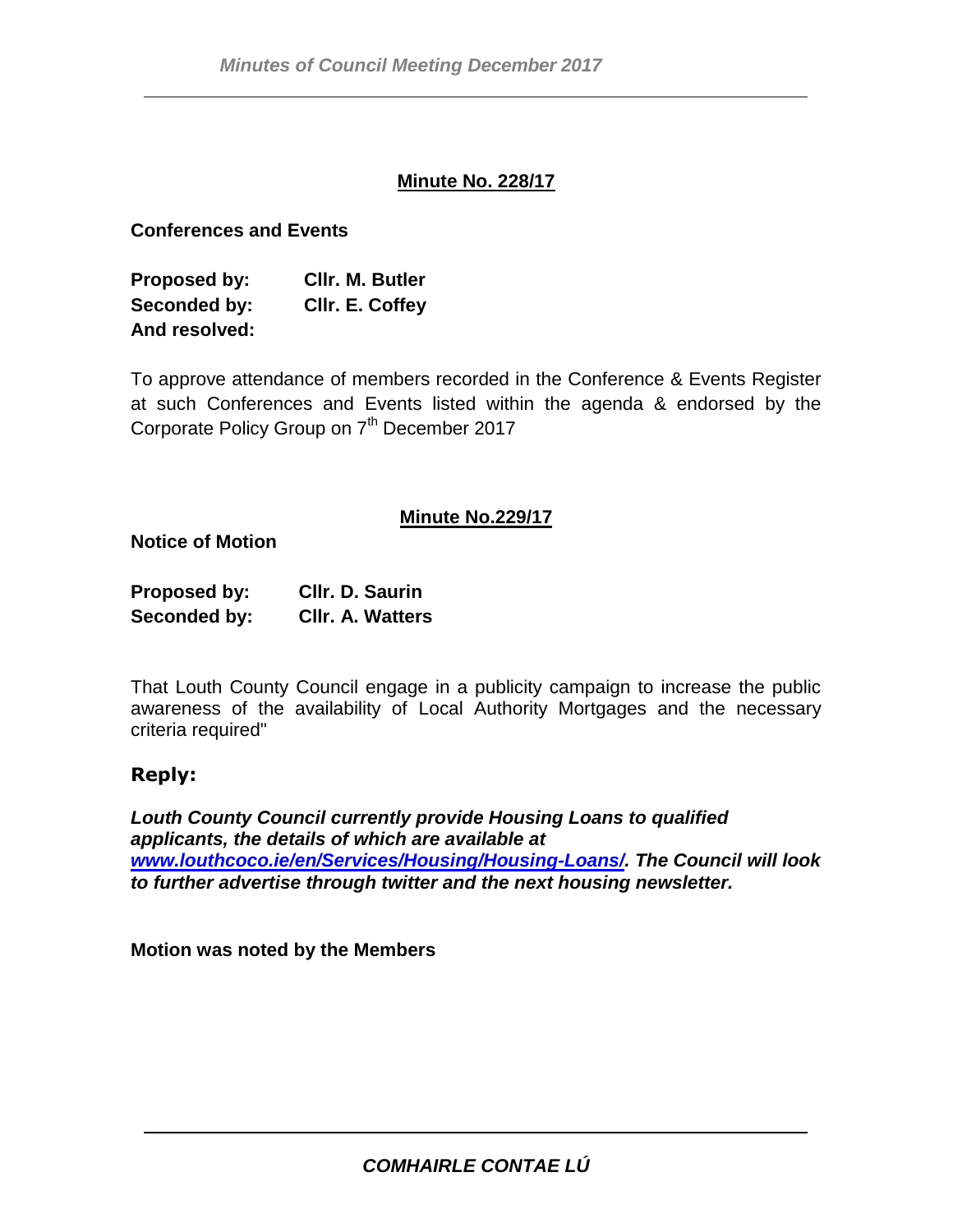## **Minute No. 230/17**

#### **Notice of Motion**

| Proposed by: | CIIr. J. Byrne           |
|--------------|--------------------------|
| Seconded by: | <b>CIIr. P. McGeough</b> |

That this council, with immediate effect, commences unannounced, random spotchecks on all emergency accommodation provided by the local authority to those presenting as as homeless. For transparency, and also to ensure the standard of said accommodation complies with building, health and fire safety standards. There is an onus on the Local Authority to promote safe and effective service provision to the vulnerable in our society experiencing homelessness. A summary of these checks to also be included into the monthly housing progress report.

#### **Reply**

**The Council have undertaken a series of unannounced checks on all emergency accommodation providers with regard to all aspects of use and are happy to report same on a monthly basis as requested**

**Motion was noted by the Members** 

# **Minute No. 231/17**

## **Motions from other Councils**

Motions from other Councils as circulated with the Agenda were noted

## **Minute No. 232/17**

## **Correspondence**

Correspondence as circulated with the Agenda was noted by the members.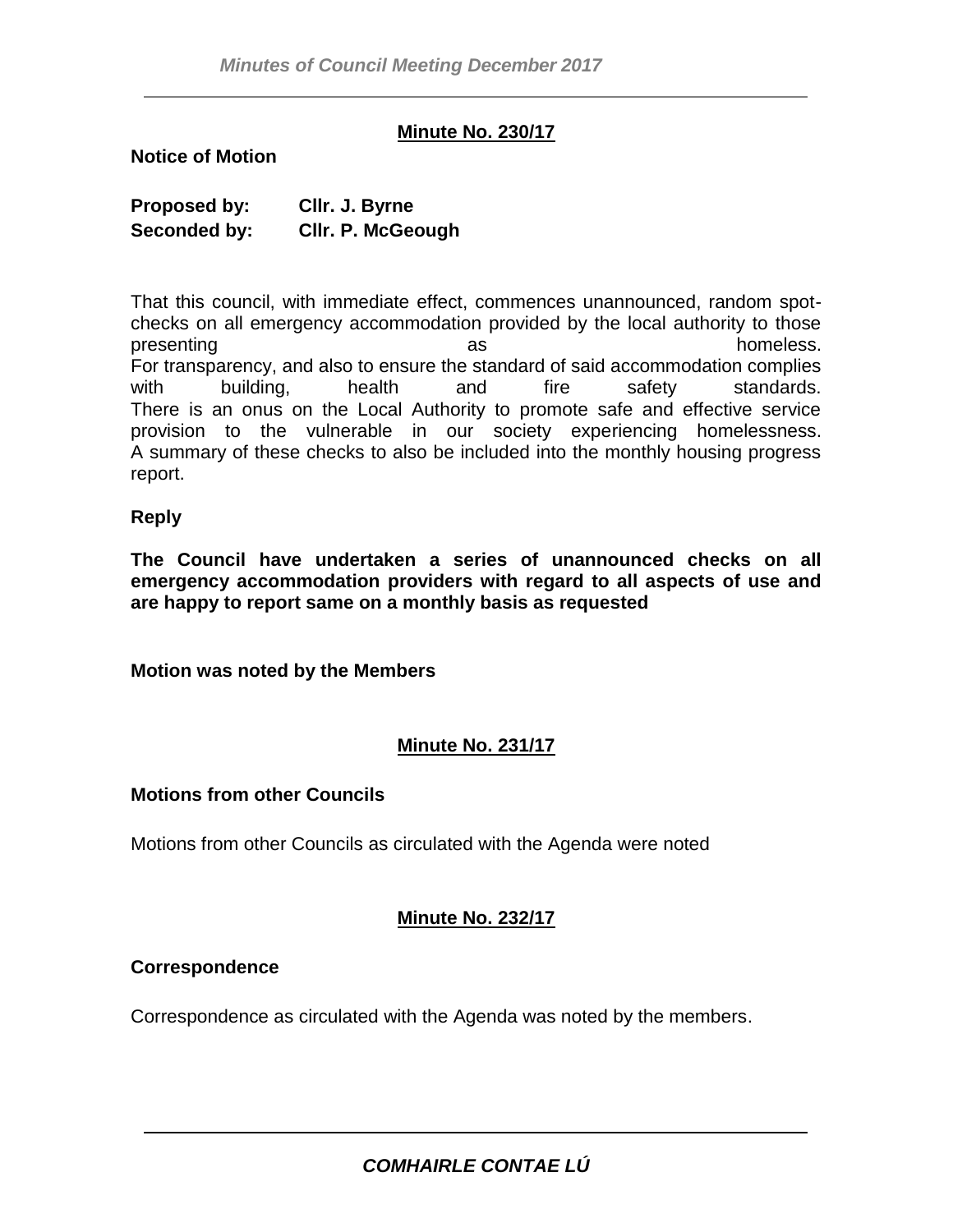That concluded the business of the meeting.

The Minutes were confirmed at a meeting of Council held on:-

Date:

Cathaoirleach:

Meetings Administrator: